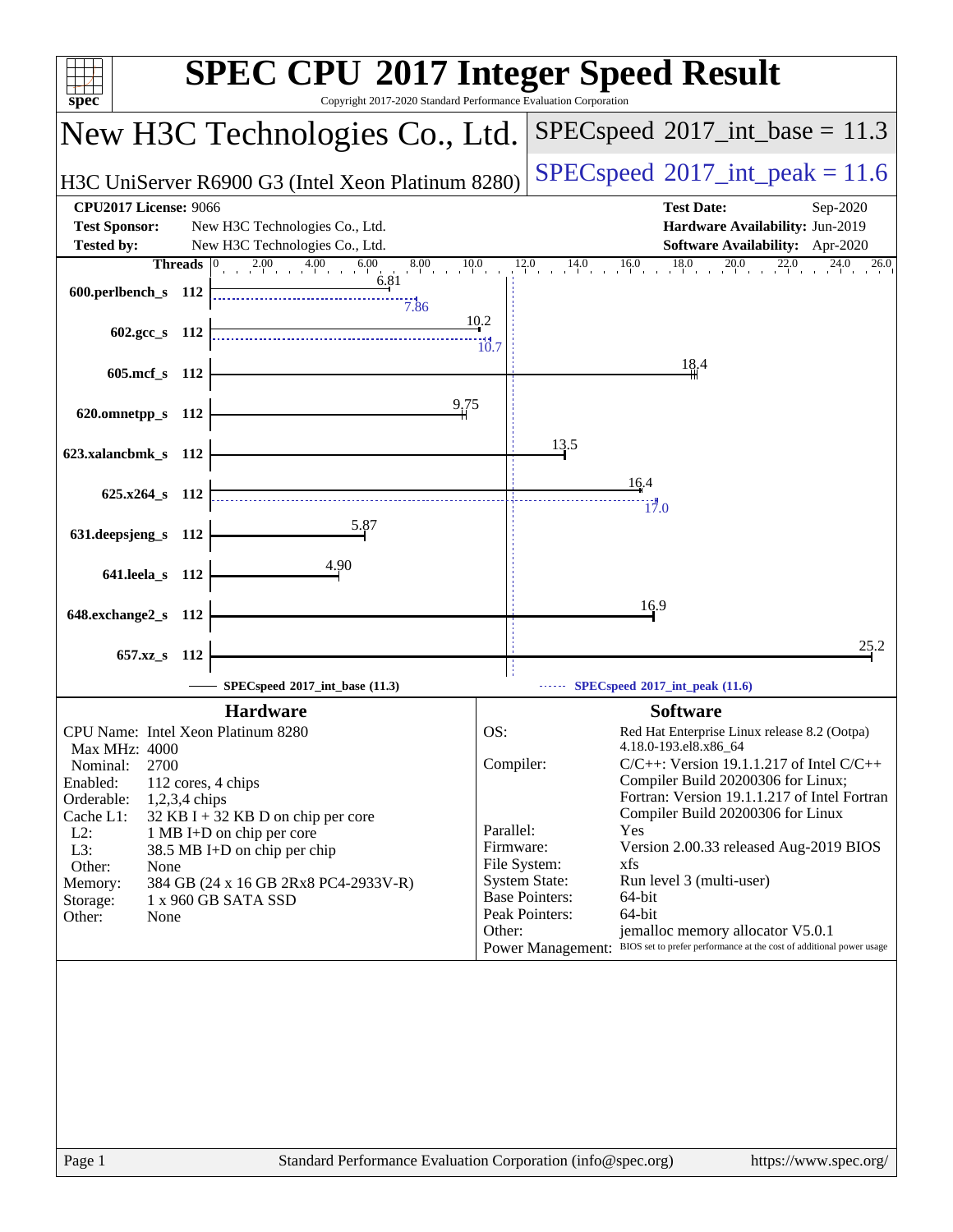

Copyright 2017-2020 Standard Performance Evaluation Corporation

## New H3C Technologies Co., Ltd.

H3C UniServer R6900 G3 (Intel Xeon Platinum 8280) [SPECspeed](http://www.spec.org/auto/cpu2017/Docs/result-fields.html#SPECspeed2017intpeak)®2017\_int\_peak =  $11.6$ 

 $SPECspeed^{\circ}2017\_int\_base = 11.3$  $SPECspeed^{\circ}2017\_int\_base = 11.3$ 

**[Test Sponsor:](http://www.spec.org/auto/cpu2017/Docs/result-fields.html#TestSponsor)** New H3C Technologies Co., Ltd. **[Hardware Availability:](http://www.spec.org/auto/cpu2017/Docs/result-fields.html#HardwareAvailability)** Jun-2019 **[Tested by:](http://www.spec.org/auto/cpu2017/Docs/result-fields.html#Testedby)** New H3C Technologies Co., Ltd. **[Software Availability:](http://www.spec.org/auto/cpu2017/Docs/result-fields.html#SoftwareAvailability)** Apr-2020

**[CPU2017 License:](http://www.spec.org/auto/cpu2017/Docs/result-fields.html#CPU2017License)** 9066 **[Test Date:](http://www.spec.org/auto/cpu2017/Docs/result-fields.html#TestDate)** Sep-2020

### **[Results Table](http://www.spec.org/auto/cpu2017/Docs/result-fields.html#ResultsTable)**

|                                     | <b>Base</b>    |                |       |                |       | <b>Peak</b>    |              |                |                |              |                |              |                |              |
|-------------------------------------|----------------|----------------|-------|----------------|-------|----------------|--------------|----------------|----------------|--------------|----------------|--------------|----------------|--------------|
| <b>Benchmark</b>                    | <b>Threads</b> | <b>Seconds</b> | Ratio | <b>Seconds</b> | Ratio | <b>Seconds</b> | <b>Ratio</b> | <b>Threads</b> | <b>Seconds</b> | <b>Ratio</b> | <b>Seconds</b> | <b>Ratio</b> | <b>Seconds</b> | <b>Ratio</b> |
| $600.$ perlbench s                  | 112            | 261            | 6.80  | 260            | 6.83  | 261            | 6.81         | 112            | 226            | 7.86         | 226            | 7.87         | 227            | 7.83         |
| $602 \text{.} \text{gcc}\text{.}$ s | 112            | 390            | 10.2  | 389            | 10.2  | 388            | 10.3         | 112            | 381            | 10.5         | 374            | 10.7         | 373            | 10.7         |
| $605$ .mcf s                        | 112            | 258            | 18.3  | 256            | 18.4  | 255            | 18.5         | 112            | 258            | 18.3         | 256            | 18.4         | 255            | 18.5         |
| 620.omnetpp_s                       | 112            | 170            | 9.60  | 167            | 9.75  | 167            | 9.75         | 112            | 170            | 9.60         | 167            | 9.75         | 167            | 9.75         |
| 623.xalancbmk s                     | 112            | 105            | 13.5  | 105            | 13.5  | 105            | 13.5         | 112            | 105            | 13.5         | 105            | 13.5         | 105            | 13.5         |
| 625.x264 s                          | 112            | 108            | 16.3  | 107            | 16.4  | 108            | 16.4         | 112            | 104            | 16.9         | 104            | <b>17.0</b>  | 103            | 17.1         |
| 631.deepsjeng_s                     | 112            | 245            | 5.86  | 244            | 5.88  | 244            | 5.87         | 112            | 245            | 5.86         | 244            | 5.88         | 244            | 5.87         |
| 641.leela s                         | 112            | 348            | 4.90  | 348            | 4.90  | 349            | 4.89         | 112            | 348            | 4.90         | 348            | 4.90         | 349            | 4.89         |
| 648.exchange2_s                     | 112            | 174            | 16.9  | 174            | 16.8  | 174            | 16.9         | 112            | 174            | 16.9         | 174            | 16.8         | 174            | 16.9         |
| $657.xz$ s                          | 112            | 245            | 25.2  | 245            | 25.2  | 246            | 25.2         | 112            | 245            | 25.2         | 245            | 25.2         | 246            | 25.2         |
| $SPECspeed*2017$ int base =<br>11.3 |                |                |       |                |       |                |              |                |                |              |                |              |                |              |

**[SPECspeed](http://www.spec.org/auto/cpu2017/Docs/result-fields.html#SPECspeed2017intpeak)[2017\\_int\\_peak =](http://www.spec.org/auto/cpu2017/Docs/result-fields.html#SPECspeed2017intpeak) 11.6**

Results appear in the [order in which they were run.](http://www.spec.org/auto/cpu2017/Docs/result-fields.html#RunOrder) Bold underlined text [indicates a median measurement](http://www.spec.org/auto/cpu2017/Docs/result-fields.html#Median).

### **[Compiler Notes](http://www.spec.org/auto/cpu2017/Docs/result-fields.html#CompilerNotes)**

The inconsistent Compiler version information under Compiler Version section is due to a discrepancy in Intel Compiler. The correct version of C/C++ compiler is: Version 19.1.1.217 Build 20200306 Compiler for Linux The correct version of Fortran compiler is: Version 19.1.1.217 Build 20200306 Compiler for Linux

### **[Operating System Notes](http://www.spec.org/auto/cpu2017/Docs/result-fields.html#OperatingSystemNotes)**

Stack size set to unlimited using "ulimit -s unlimited"

### **[Environment Variables Notes](http://www.spec.org/auto/cpu2017/Docs/result-fields.html#EnvironmentVariablesNotes)**

```
Environment variables set by runcpu before the start of the run:
KMP AFFINITY = "granularity=fine, scatter"
LD_LIBRARY_PATH = "/home/speccpu/lib/intel64:/home/speccpu/je5.0.1-64"
MALLOC_CONF = "retain:true"
OMP_STACKSIZE = "192M"
```
### **[General Notes](http://www.spec.org/auto/cpu2017/Docs/result-fields.html#GeneralNotes)**

 Binaries compiled on a system with 1x Intel Core i9-7980XE CPU + 64GB RAM memory using Redhat Enterprise Linux 8.0 NA: The test sponsor attests, as of date of publication, that CVE-2017-5754 (Meltdown) is mitigated in the system as tested and documented. Yes: The test sponsor attests, as of date of publication, that CVE-2017-5753 (Spectre variant 1) is mitigated in the system as tested and documented. Yes: The test sponsor attests, as of date of publication, that CVE-2017-5715 (Spectre variant 2)

**(Continued on next page)**

| Page | Standard Performance Evaluation Corporation (info@spec.org) | https://www.spec.org/ |
|------|-------------------------------------------------------------|-----------------------|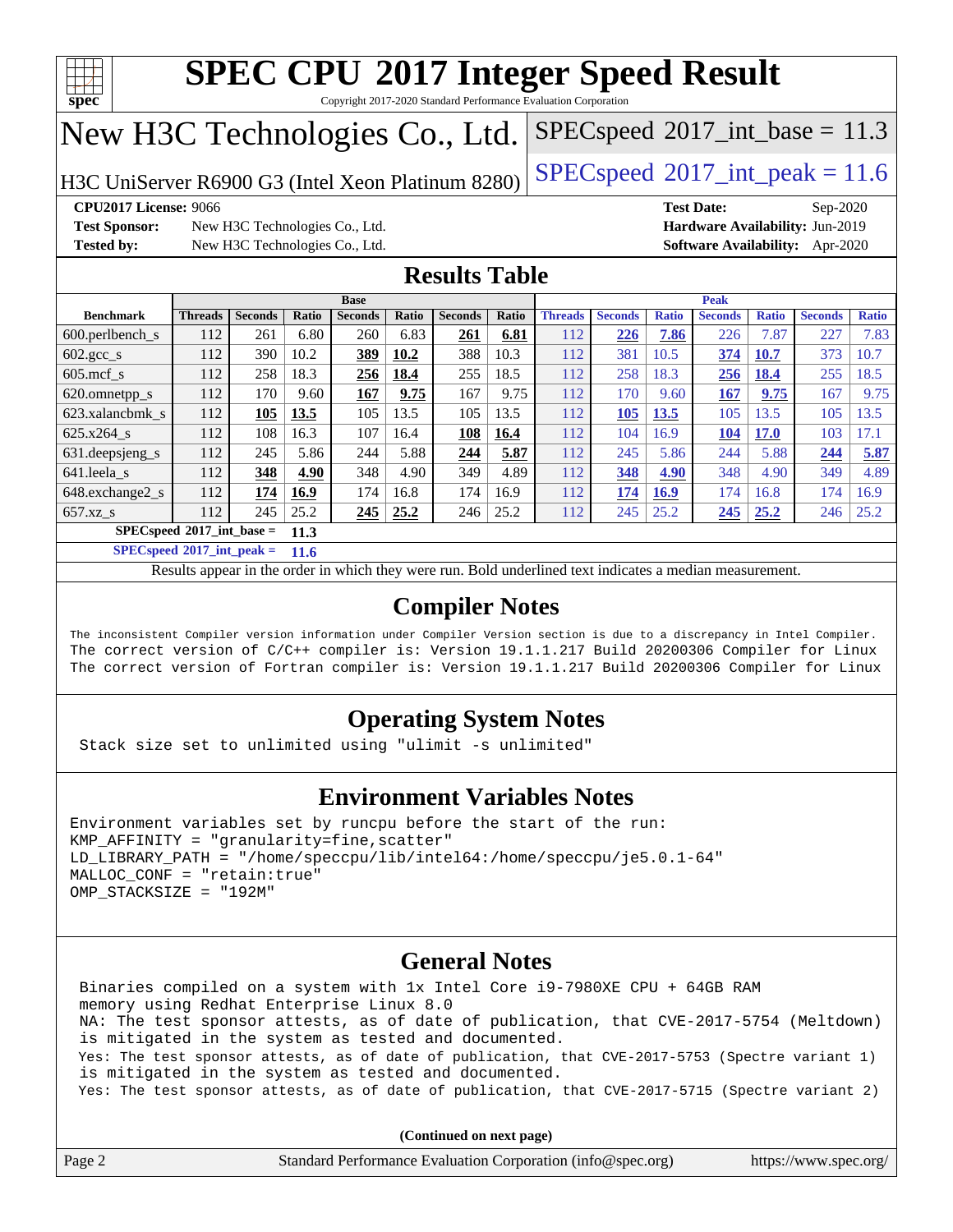

Copyright 2017-2020 Standard Performance Evaluation Corporation

## New H3C Technologies Co., Ltd.

H3C UniServer R6900 G3 (Intel Xeon Platinum 8280) [SPECspeed](http://www.spec.org/auto/cpu2017/Docs/result-fields.html#SPECspeed2017intpeak)®2017\_int\_peak =  $11.6$ 

 $SPECspeed^{\circ}2017\_int\_base = 11.3$  $SPECspeed^{\circ}2017\_int\_base = 11.3$ 

**[Test Sponsor:](http://www.spec.org/auto/cpu2017/Docs/result-fields.html#TestSponsor)** New H3C Technologies Co., Ltd. **[Hardware Availability:](http://www.spec.org/auto/cpu2017/Docs/result-fields.html#HardwareAvailability)** Jun-2019 **[Tested by:](http://www.spec.org/auto/cpu2017/Docs/result-fields.html#Testedby)** New H3C Technologies Co., Ltd. **[Software Availability:](http://www.spec.org/auto/cpu2017/Docs/result-fields.html#SoftwareAvailability)** Apr-2020

**[CPU2017 License:](http://www.spec.org/auto/cpu2017/Docs/result-fields.html#CPU2017License)** 9066 **[Test Date:](http://www.spec.org/auto/cpu2017/Docs/result-fields.html#TestDate)** Sep-2020

#### **[General Notes \(Continued\)](http://www.spec.org/auto/cpu2017/Docs/result-fields.html#GeneralNotes)**

 is mitigated in the system as tested and documented. Transparent Huge Pages enabled by default Prior to runcpu invocation Filesystem page cache synced and cleared with: sync; echo 3> /proc/sys/vm/drop\_caches jemalloc, a general purpose malloc implementation built with the RedHat Enterprise 7.5, and the system compiler gcc 4.8.5 sources available from jemalloc.net or <https://github.com/jemalloc/jemalloc/releases>

### **[Platform Notes](http://www.spec.org/auto/cpu2017/Docs/result-fields.html#PlatformNotes)**

Page 3 Standard Performance Evaluation Corporation [\(info@spec.org\)](mailto:info@spec.org) <https://www.spec.org/> BIOS Settings: Set Hyper Threading to Disabled Set Patrol Scrub to Disabled Set IMC Interleaving to 2-way Interleave Sysinfo program /home/speccpu/bin/sysinfo Rev: r6365 of 2019-08-21 295195f888a3d7edb1e6e46a485a0011 running on localhost.localdomain Sat Sep 26 18:09:44 2020 SUT (System Under Test) info as seen by some common utilities. For more information on this section, see <https://www.spec.org/cpu2017/Docs/config.html#sysinfo> From /proc/cpuinfo model name : Intel(R) Xeon(R) Platinum 8280 CPU @ 2.70GHz 4 "physical id"s (chips) 112 "processors" cores, siblings (Caution: counting these is hw and system dependent. The following excerpts from /proc/cpuinfo might not be reliable. Use with caution.) cpu cores : 28 siblings : 28 physical 0: cores 0 1 2 3 4 5 6 8 9 10 11 12 13 14 16 17 18 19 20 21 22 24 25 26 27 28 29 30 physical 1: cores 0 1 2 3 4 5 6 8 9 10 11 12 13 14 16 17 18 19 20 21 22 24 25 26 27 28 29 30 physical 2: cores 0 1 2 3 4 5 6 8 9 10 11 12 13 14 16 17 18 19 20 21 22 24 25 26 27 28 29 30 physical 3: cores 0 1 2 3 4 5 6 8 9 10 11 12 13 14 16 17 18 19 20 21 22 24 25 26 27 28 29 30 From lscpu: Architecture: x86\_64 CPU op-mode(s): 32-bit, 64-bit Byte Order: Little Endian CPU(s): 112 **(Continued on next page)**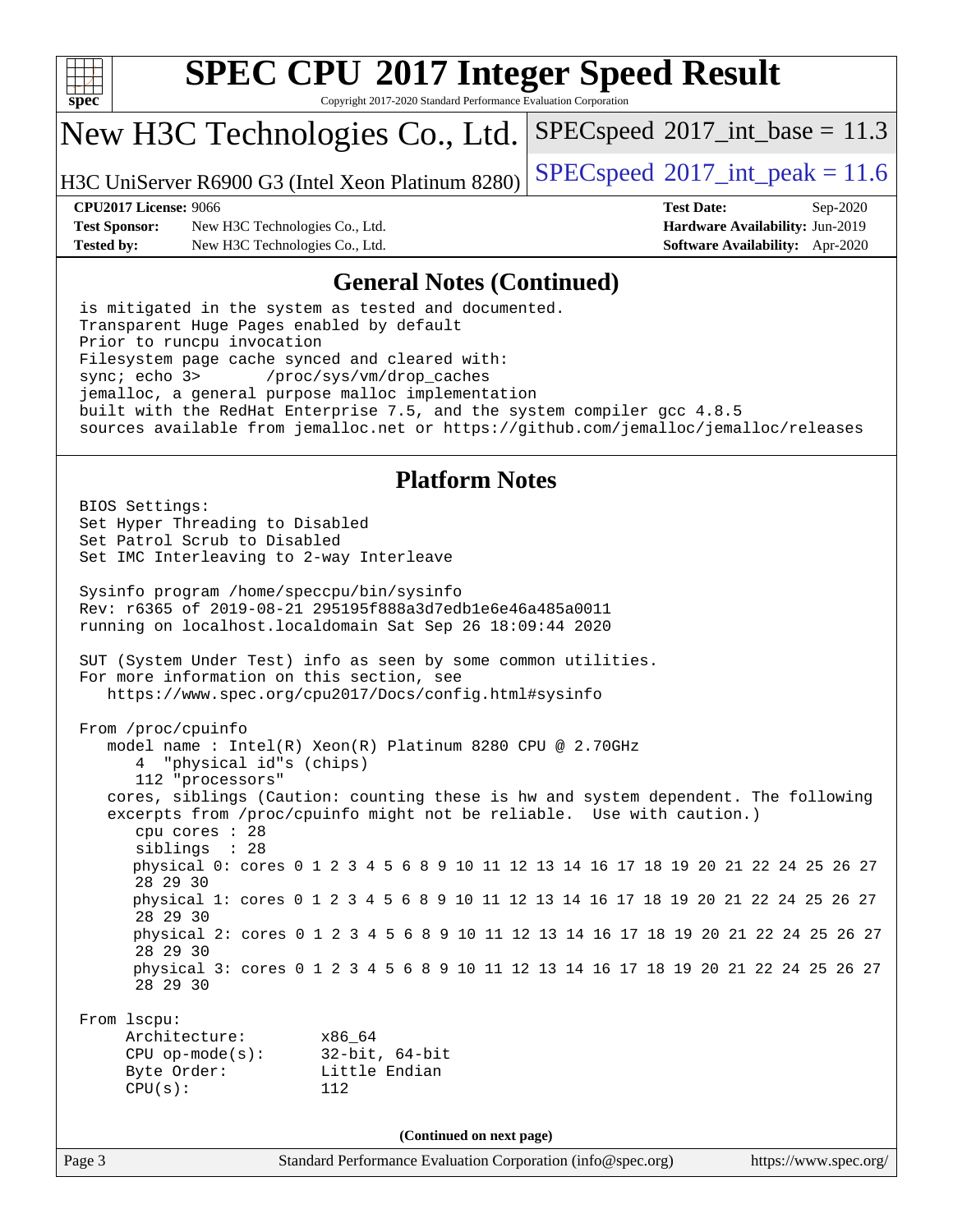

#### **[SPEC CPU](http://www.spec.org/auto/cpu2017/Docs/result-fields.html#SPECCPU2017IntegerSpeedResult)[2017 Integer Speed Result](http://www.spec.org/auto/cpu2017/Docs/result-fields.html#SPECCPU2017IntegerSpeedResult)** Copyright 2017-2020 Standard Performance Evaluation Corporation

 $SPECspeed^{\circ}2017\_int\_base = 11.3$  $SPECspeed^{\circ}2017\_int\_base = 11.3$ 

New H3C Technologies Co., Ltd.

H3C UniServer R6900 G3 (Intel Xeon Platinum 8280) [SPECspeed](http://www.spec.org/auto/cpu2017/Docs/result-fields.html#SPECspeed2017intpeak)®2017\_int\_peak =  $11.6$ 

**[Test Sponsor:](http://www.spec.org/auto/cpu2017/Docs/result-fields.html#TestSponsor)** New H3C Technologies Co., Ltd. **[Hardware Availability:](http://www.spec.org/auto/cpu2017/Docs/result-fields.html#HardwareAvailability)** Jun-2019 **[Tested by:](http://www.spec.org/auto/cpu2017/Docs/result-fields.html#Testedby)** New H3C Technologies Co., Ltd. **[Software Availability:](http://www.spec.org/auto/cpu2017/Docs/result-fields.html#SoftwareAvailability)** Apr-2020

**[CPU2017 License:](http://www.spec.org/auto/cpu2017/Docs/result-fields.html#CPU2017License)** 9066 **[Test Date:](http://www.spec.org/auto/cpu2017/Docs/result-fields.html#TestDate)** Sep-2020

#### **[Platform Notes \(Continued\)](http://www.spec.org/auto/cpu2017/Docs/result-fields.html#PlatformNotes)**

 On-line CPU(s) list: 0-111 Thread(s) per core: 1 Core(s) per socket: 28 Socket(s): 4 NUMA node(s): 4 Vendor ID: GenuineIntel CPU family: 6 Model: 85 Model name: Intel(R) Xeon(R) Platinum 8280 CPU @ 2.70GHz Stepping: 7 CPU MHz: 1000.015 CPU max MHz: 4000.0000 CPU min MHz: 1000.0000 BogoMIPS: 5400.00 Virtualization: VT-x L1d cache: 32K L1i cache: 32K L2 cache: 1024K L3 cache: 39424K NUMA node0 CPU(s): 0-27 NUMA node1 CPU(s): 28-55 NUMA node2 CPU(s): 56-83 NUMA node3 CPU(s): 84-111 Flags: fpu vme de pse tsc msr pae mce cx8 apic sep mtrr pge mca cmov pat pse36 clflush dts acpi mmx fxsr sse sse2 ss ht tm pbe syscall nx pdpe1gb rdtscp lm constant\_tsc art arch\_perfmon pebs bts rep\_good nopl xtopology nonstop\_tsc cpuid aperfmperf pni pclmulqdq dtes64 monitor ds\_cpl vmx smx est tm2 ssse3 sdbg fma cx16 xtpr pdcm pcid dca sse4\_1 sse4\_2 x2apic movbe popcnt tsc\_deadline\_timer aes xsave avx f16c rdrand lahf\_lm abm 3dnowprefetch cpuid\_fault epb cat\_l3 cdp\_l3 invpcid\_single intel\_ppin ssbd mba ibrs ibpb stibp ibrs\_enhanced tpr\_shadow vnmi flexpriority ept vpid fsgsbase tsc\_adjust bmi1 hle avx2 smep bmi2 erms invpcid rtm cqm mpx rdt\_a avx512f avx512dq rdseed adx smap clflushopt clwb intel\_pt avx512cd avx512bw avx512vl xsaveopt xsavec xgetbv1 xsaves cqm\_llc cqm\_occup\_llc cqm\_mbm\_total cqm\_mbm\_local dtherm ida arat pln pts hwp hwp\_act\_window hwp\_epp hwp\_pkg\_req pku ospke avx512\_vnni md\_clear flush\_l1d arch\_capabilities /proc/cpuinfo cache data cache size : 39424 KB From numactl --hardware WARNING: a numactl 'node' might or might not correspond to a physical chip. available: 4 nodes (0-3) node 0 cpus: 0 1 2 3 4 5 6 7 8 9 10 11 12 13 14 15 16 17 18 19 20 21 22 23 24 25 26 27 node 0 size: 95067 MB node 0 free: 94495 MB

 node 1 cpus: 28 29 30 31 32 33 34 35 36 37 38 39 40 41 42 43 44 45 46 47 48 49 50 51 52 53 54 55

**(Continued on next page)**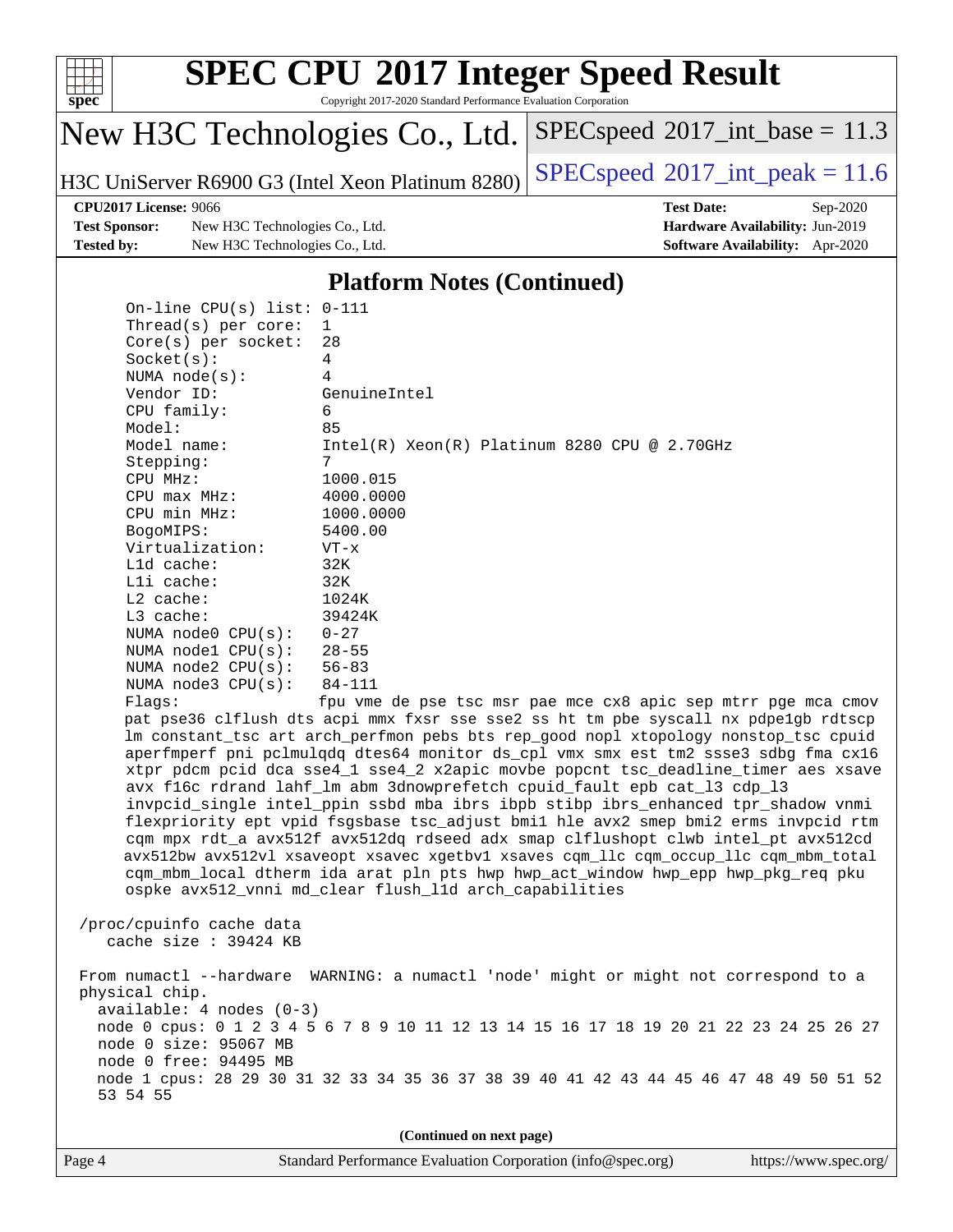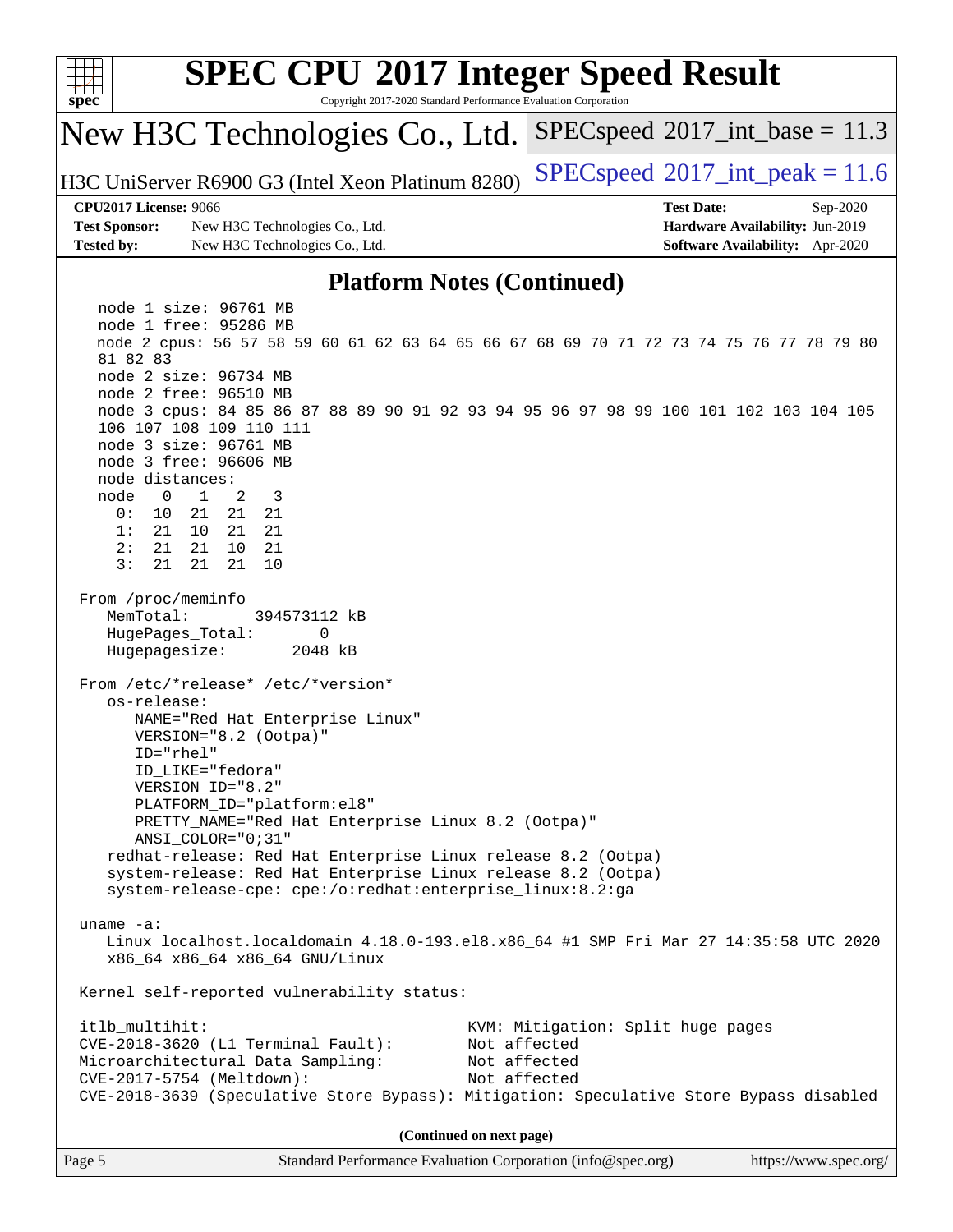| $\overline{\text{spec}^*}$                                                | Copyright 2017-2020 Standard Performance Evaluation Corporation                                                                                                                                                      | <b>SPEC CPU®2017 Integer Speed Result</b>                                                                                                                                                                                                                           |  |  |  |  |  |  |  |
|---------------------------------------------------------------------------|----------------------------------------------------------------------------------------------------------------------------------------------------------------------------------------------------------------------|---------------------------------------------------------------------------------------------------------------------------------------------------------------------------------------------------------------------------------------------------------------------|--|--|--|--|--|--|--|
|                                                                           | New H3C Technologies Co., Ltd.                                                                                                                                                                                       | $SPEC speed^{\circ}2017\_int\_base = 11.3$                                                                                                                                                                                                                          |  |  |  |  |  |  |  |
|                                                                           | H3C UniServer R6900 G3 (Intel Xeon Platinum 8280)                                                                                                                                                                    | $SPEC speed^{\circ}2017\_int\_peak = 11.6$                                                                                                                                                                                                                          |  |  |  |  |  |  |  |
| <b>CPU2017 License: 9066</b><br><b>Test Sponsor:</b><br><b>Tested by:</b> | New H3C Technologies Co., Ltd.<br>New H3C Technologies Co., Ltd.                                                                                                                                                     | <b>Test Date:</b><br>Sep-2020<br>Hardware Availability: Jun-2019<br>Software Availability: Apr-2020                                                                                                                                                                 |  |  |  |  |  |  |  |
|                                                                           | <b>Platform Notes (Continued)</b>                                                                                                                                                                                    |                                                                                                                                                                                                                                                                     |  |  |  |  |  |  |  |
| tsx_async_abort:                                                          | $CVE-2017-5753$ (Spectre variant 1):<br>CVE-2017-5715 (Spectre variant 2):<br>run-level 3 Sep 26 18:08                                                                                                               | via prctl and seccomp<br>Mitigation: usercopy/swapgs barriers and __user<br>pointer sanitization<br>Mitigation: Enhanced IBRS, IBPB: conditional,<br>RSB filling<br>Mitigation: Clear CPU buffers; SMT disabled                                                     |  |  |  |  |  |  |  |
| Filesystem                                                                | SPEC is set to: /home/speccpu<br>Type<br>/dev/mapper/rhel-home xfs<br>839G                                                                                                                                           | Size Used Avail Use% Mounted on<br>145G 695G 18% / home                                                                                                                                                                                                             |  |  |  |  |  |  |  |
| BIOS:                                                                     | From /sys/devices/virtual/dmi/id<br>American Megatrends Inc. 2.00.33 08/22/2019<br>Vendor: New H3C Technologies Co., Ltd.<br>Product: H3C UniServer R6900 G3<br>Product Family: Rack<br>Serial: 210235A3T0H204000004 |                                                                                                                                                                                                                                                                     |  |  |  |  |  |  |  |
| Memory:                                                                   | frequent changes to hardware, firmware, and the "DMTF SMBIOS" standard.<br>24x Micron 18ASF2G72PDZ-2G9E1 16 GB 2 rank 2933<br>24x NO DIMM NO DIMM                                                                    | Additional information from dmidecode follows. WARNING: Use caution when you interpret<br>this section. The 'dmidecode' program reads system data which is "intended to allow<br>hardware to be accurately determined", but the intent may not be met, as there are |  |  |  |  |  |  |  |
|                                                                           | (End of data from sysinfo program)                                                                                                                                                                                   |                                                                                                                                                                                                                                                                     |  |  |  |  |  |  |  |
|                                                                           |                                                                                                                                                                                                                      | <b>Compiler Version Notes</b>                                                                                                                                                                                                                                       |  |  |  |  |  |  |  |
| C                                                                         | 600.perlbench_s(base) 602.gcc_s(base, peak) 605.mcf_s(base, peak)<br>625.x264_s(base, peak) 657.xz_s(base, peak)                                                                                                     |                                                                                                                                                                                                                                                                     |  |  |  |  |  |  |  |
|                                                                           | Intel(R) C Compiler for applications running on Intel(R) 64, Version 2021.1<br>NextGen Build 20200304<br>Copyright (C) 1985-2020 Intel Corporation. All rights reserved.                                             |                                                                                                                                                                                                                                                                     |  |  |  |  |  |  |  |
|                                                                           | 600.perlbench_s(peak)                                                                                                                                                                                                |                                                                                                                                                                                                                                                                     |  |  |  |  |  |  |  |
|                                                                           | Intel(R) C Intel(R) 64 Compiler for applications running on Intel(R) 64,<br>Version 19.1.1.217 Build 20200306                                                                                                        |                                                                                                                                                                                                                                                                     |  |  |  |  |  |  |  |
|                                                                           | (Continued on next page)                                                                                                                                                                                             |                                                                                                                                                                                                                                                                     |  |  |  |  |  |  |  |
| Page 6                                                                    |                                                                                                                                                                                                                      | Standard Performance Evaluation Corporation (info@spec.org)<br>https://www.spec.org/                                                                                                                                                                                |  |  |  |  |  |  |  |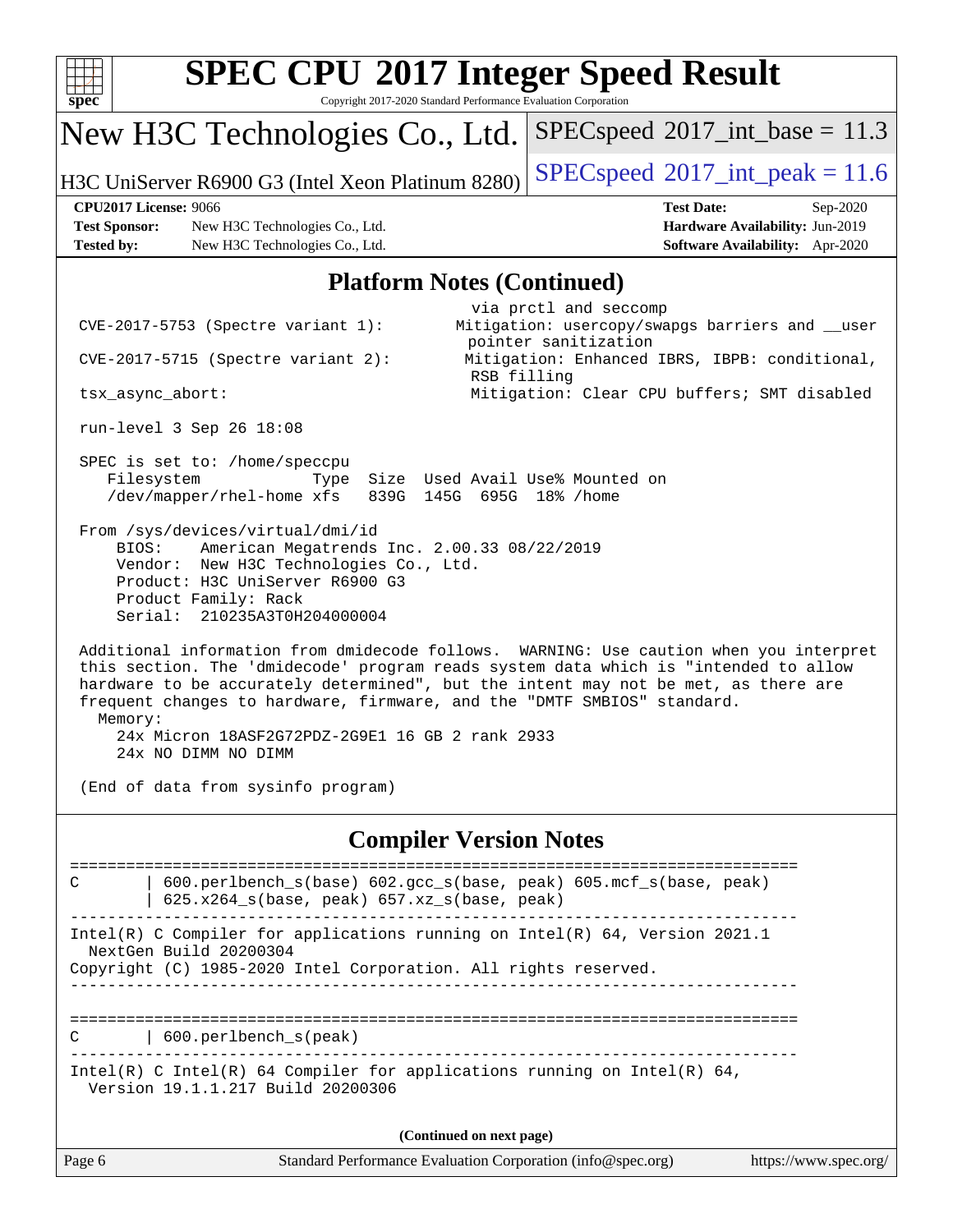| spec <sup>®</sup>                                    | <b>SPEC CPU®2017 Integer Speed Result</b><br>Copyright 2017-2020 Standard Performance Evaluation Corporation                                                                                                                                                                                        |                                                                                                     |
|------------------------------------------------------|-----------------------------------------------------------------------------------------------------------------------------------------------------------------------------------------------------------------------------------------------------------------------------------------------------|-----------------------------------------------------------------------------------------------------|
|                                                      | New H3C Technologies Co., Ltd.                                                                                                                                                                                                                                                                      | $SPEC speed^{\circ}2017\_int\_base = 11.3$                                                          |
|                                                      | H3C UniServer R6900 G3 (Intel Xeon Platinum 8280)                                                                                                                                                                                                                                                   | $SPEC speed^{\circ}2017\_int\_peak = 11.6$                                                          |
| <b>Test Sponsor:</b><br>Tested by:                   | <b>CPU2017 License: 9066</b><br>New H3C Technologies Co., Ltd.<br>New H3C Technologies Co., Ltd.                                                                                                                                                                                                    | <b>Test Date:</b><br>Sep-2020<br>Hardware Availability: Jun-2019<br>Software Availability: Apr-2020 |
|                                                      | <b>Compiler Version Notes (Continued)</b>                                                                                                                                                                                                                                                           |                                                                                                     |
|                                                      | Copyright (C) 1985-2020 Intel Corporation. All rights reserved.                                                                                                                                                                                                                                     |                                                                                                     |
| С                                                    | 600.perlbench_s(base) 602.gcc_s(base, peak) 605.mcf_s(base, peak)<br>$625.x264_s(base, peak)$ $657.xz_s(base, peak)$<br>Intel(R) C Compiler for applications running on Intel(R) $64$ , Version 2021.1<br>NextGen Build 20200304<br>Copyright (C) 1985-2020 Intel Corporation. All rights reserved. |                                                                                                     |
| C                                                    | 600.perlbench_s(peak)                                                                                                                                                                                                                                                                               |                                                                                                     |
|                                                      | Intel(R) C Intel(R) 64 Compiler for applications running on Intel(R) 64,<br>Version 19.1.1.217 Build 20200306<br>Copyright (C) 1985-2020 Intel Corporation. All rights reserved.                                                                                                                    |                                                                                                     |
| $C++$                                                | 620.omnetpp_s(base, peak) 623.xalancbmk_s(base, peak)<br>631.deepsjeng_s(base, peak) 641.leela_s(base, peak)                                                                                                                                                                                        |                                                                                                     |
|                                                      | Intel(R) C++ Compiler for applications running on Intel(R) 64, Version 2021.1<br>NextGen Build 20200304<br>Copyright (C) 1985-2020 Intel Corporation. All rights reserved.                                                                                                                          |                                                                                                     |
|                                                      | Fortran   648. exchange2_s(base, peak)                                                                                                                                                                                                                                                              |                                                                                                     |
|                                                      | $Intel(R)$ Fortran Intel(R) 64 Compiler for applications running on Intel(R)<br>64, Version 19.1.1.217 Build 20200306<br>Copyright (C) 1985-2020 Intel Corporation. All rights reserved.                                                                                                            |                                                                                                     |
| C benchmarks:<br>icc<br>$C_{++}$ benchmarks:<br>icpc | <b>Base Compiler Invocation</b>                                                                                                                                                                                                                                                                     |                                                                                                     |
|                                                      | (Continued on next page)                                                                                                                                                                                                                                                                            |                                                                                                     |
| Page 7                                               | Standard Performance Evaluation Corporation (info@spec.org)                                                                                                                                                                                                                                         | https://www.spec.org/                                                                               |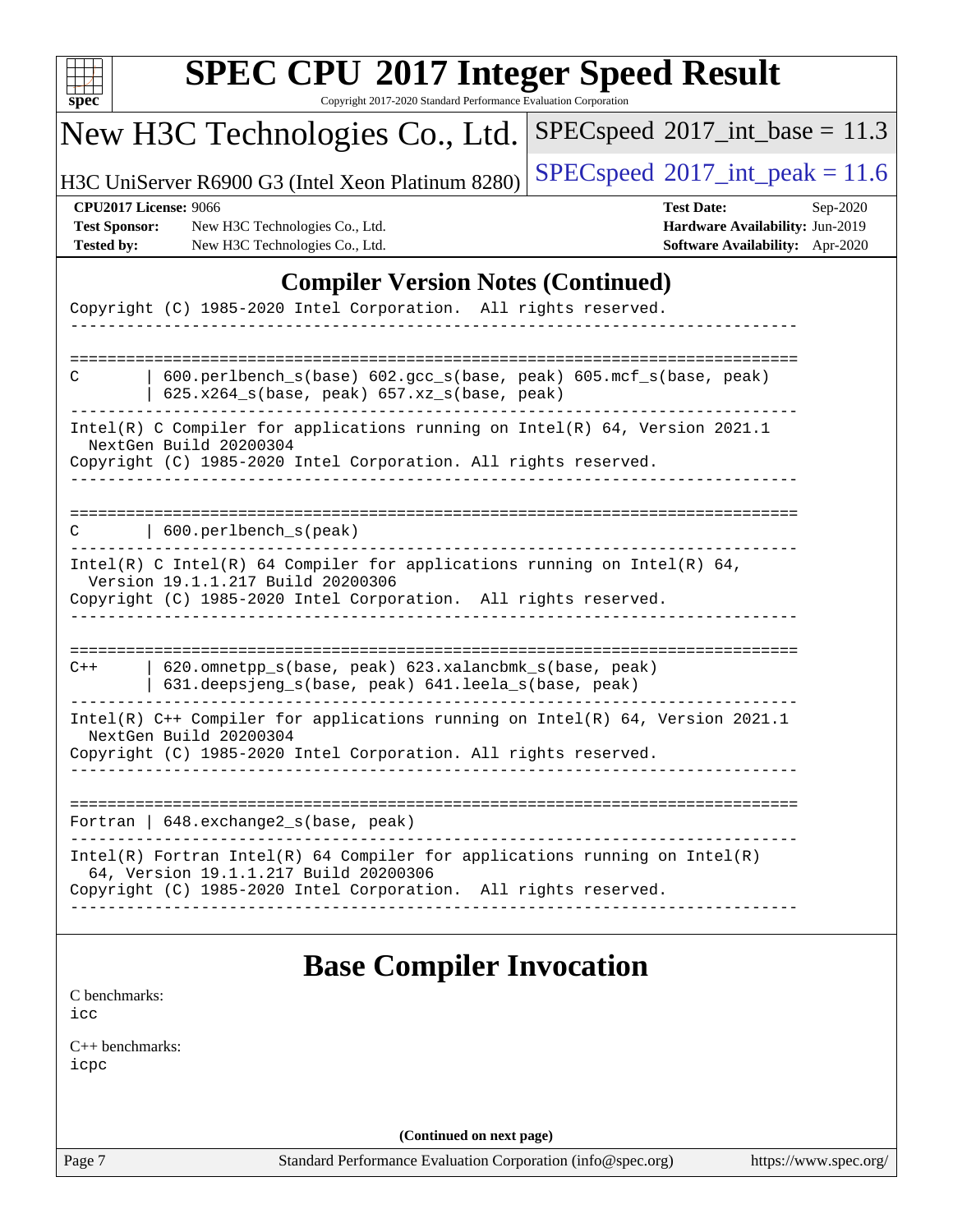

Copyright 2017-2020 Standard Performance Evaluation Corporation

## New H3C Technologies Co., Ltd.

H3C UniServer R6900 G3 (Intel Xeon Platinum 8280) [SPECspeed](http://www.spec.org/auto/cpu2017/Docs/result-fields.html#SPECspeed2017intpeak)®2017\_int\_peak =  $11.6$ 

 $SPECspeed^{\circ}2017\_int\_base = 11.3$  $SPECspeed^{\circ}2017\_int\_base = 11.3$ 

**[Test Sponsor:](http://www.spec.org/auto/cpu2017/Docs/result-fields.html#TestSponsor)** New H3C Technologies Co., Ltd. **[Hardware Availability:](http://www.spec.org/auto/cpu2017/Docs/result-fields.html#HardwareAvailability)** Jun-2019 **[Tested by:](http://www.spec.org/auto/cpu2017/Docs/result-fields.html#Testedby)** New H3C Technologies Co., Ltd. **[Software Availability:](http://www.spec.org/auto/cpu2017/Docs/result-fields.html#SoftwareAvailability)** Apr-2020

**[CPU2017 License:](http://www.spec.org/auto/cpu2017/Docs/result-fields.html#CPU2017License)** 9066 **[Test Date:](http://www.spec.org/auto/cpu2017/Docs/result-fields.html#TestDate)** Sep-2020

## **[Base Compiler Invocation \(Continued\)](http://www.spec.org/auto/cpu2017/Docs/result-fields.html#BaseCompilerInvocation)**

[Fortran benchmarks](http://www.spec.org/auto/cpu2017/Docs/result-fields.html#Fortranbenchmarks): [ifort](http://www.spec.org/cpu2017/results/res2020q4/cpu2017-20201014-24209.flags.html#user_FCbase_intel_ifort_8111460550e3ca792625aed983ce982f94888b8b503583aa7ba2b8303487b4d8a21a13e7191a45c5fd58ff318f48f9492884d4413fa793fd88dd292cad7027ca)

## **[Base Portability Flags](http://www.spec.org/auto/cpu2017/Docs/result-fields.html#BasePortabilityFlags)**

 600.perlbench\_s: [-DSPEC\\_LP64](http://www.spec.org/cpu2017/results/res2020q4/cpu2017-20201014-24209.flags.html#b600.perlbench_s_basePORTABILITY_DSPEC_LP64) [-DSPEC\\_LINUX\\_X64](http://www.spec.org/cpu2017/results/res2020q4/cpu2017-20201014-24209.flags.html#b600.perlbench_s_baseCPORTABILITY_DSPEC_LINUX_X64) 602.gcc\_s: [-DSPEC\\_LP64](http://www.spec.org/cpu2017/results/res2020q4/cpu2017-20201014-24209.flags.html#suite_basePORTABILITY602_gcc_s_DSPEC_LP64) 605.mcf\_s: [-DSPEC\\_LP64](http://www.spec.org/cpu2017/results/res2020q4/cpu2017-20201014-24209.flags.html#suite_basePORTABILITY605_mcf_s_DSPEC_LP64) 620.omnetpp\_s: [-DSPEC\\_LP64](http://www.spec.org/cpu2017/results/res2020q4/cpu2017-20201014-24209.flags.html#suite_basePORTABILITY620_omnetpp_s_DSPEC_LP64) 623.xalancbmk\_s: [-DSPEC\\_LP64](http://www.spec.org/cpu2017/results/res2020q4/cpu2017-20201014-24209.flags.html#suite_basePORTABILITY623_xalancbmk_s_DSPEC_LP64) [-DSPEC\\_LINUX](http://www.spec.org/cpu2017/results/res2020q4/cpu2017-20201014-24209.flags.html#b623.xalancbmk_s_baseCXXPORTABILITY_DSPEC_LINUX) 625.x264\_s: [-DSPEC\\_LP64](http://www.spec.org/cpu2017/results/res2020q4/cpu2017-20201014-24209.flags.html#suite_basePORTABILITY625_x264_s_DSPEC_LP64) 631.deepsjeng\_s: [-DSPEC\\_LP64](http://www.spec.org/cpu2017/results/res2020q4/cpu2017-20201014-24209.flags.html#suite_basePORTABILITY631_deepsjeng_s_DSPEC_LP64) 641.leela\_s: [-DSPEC\\_LP64](http://www.spec.org/cpu2017/results/res2020q4/cpu2017-20201014-24209.flags.html#suite_basePORTABILITY641_leela_s_DSPEC_LP64) 648.exchange2\_s: [-DSPEC\\_LP64](http://www.spec.org/cpu2017/results/res2020q4/cpu2017-20201014-24209.flags.html#suite_basePORTABILITY648_exchange2_s_DSPEC_LP64) 657.xz\_s: [-DSPEC\\_LP64](http://www.spec.org/cpu2017/results/res2020q4/cpu2017-20201014-24209.flags.html#suite_basePORTABILITY657_xz_s_DSPEC_LP64)

## **[Base Optimization Flags](http://www.spec.org/auto/cpu2017/Docs/result-fields.html#BaseOptimizationFlags)**

#### [C benchmarks](http://www.spec.org/auto/cpu2017/Docs/result-fields.html#Cbenchmarks):

[-m64](http://www.spec.org/cpu2017/results/res2020q4/cpu2017-20201014-24209.flags.html#user_CCbase_m64-icc) [-qnextgen](http://www.spec.org/cpu2017/results/res2020q4/cpu2017-20201014-24209.flags.html#user_CCbase_f-qnextgen) [-std=c11](http://www.spec.org/cpu2017/results/res2020q4/cpu2017-20201014-24209.flags.html#user_CCbase_std-icc-std_0e1c27790398a4642dfca32ffe6c27b5796f9c2d2676156f2e42c9c44eaad0c049b1cdb667a270c34d979996257aeb8fc440bfb01818dbc9357bd9d174cb8524) [-Wl,-plugin-opt=-x86-branches-within-32B-boundaries](http://www.spec.org/cpu2017/results/res2020q4/cpu2017-20201014-24209.flags.html#user_CCbase_f-x86-branches-within-32B-boundaries_0098b4e4317ae60947b7b728078a624952a08ac37a3c797dfb4ffeb399e0c61a9dd0f2f44ce917e9361fb9076ccb15e7824594512dd315205382d84209e912f3) [-Wl,-z,muldefs](http://www.spec.org/cpu2017/results/res2020q4/cpu2017-20201014-24209.flags.html#user_CCbase_link_force_multiple1_b4cbdb97b34bdee9ceefcfe54f4c8ea74255f0b02a4b23e853cdb0e18eb4525ac79b5a88067c842dd0ee6996c24547a27a4b99331201badda8798ef8a743f577) [-xCORE-AVX512](http://www.spec.org/cpu2017/results/res2020q4/cpu2017-20201014-24209.flags.html#user_CCbase_f-xCORE-AVX512) [-O3](http://www.spec.org/cpu2017/results/res2020q4/cpu2017-20201014-24209.flags.html#user_CCbase_f-O3) [-ffast-math](http://www.spec.org/cpu2017/results/res2020q4/cpu2017-20201014-24209.flags.html#user_CCbase_f-ffast-math) [-flto](http://www.spec.org/cpu2017/results/res2020q4/cpu2017-20201014-24209.flags.html#user_CCbase_f-flto) [-mfpmath=sse](http://www.spec.org/cpu2017/results/res2020q4/cpu2017-20201014-24209.flags.html#user_CCbase_f-mfpmath_70eb8fac26bde974f8ab713bc9086c5621c0b8d2f6c86f38af0bd7062540daf19db5f3a066d8c6684be05d84c9b6322eb3b5be6619d967835195b93d6c02afa1) [-funroll-loops](http://www.spec.org/cpu2017/results/res2020q4/cpu2017-20201014-24209.flags.html#user_CCbase_f-funroll-loops) [-fuse-ld=gold](http://www.spec.org/cpu2017/results/res2020q4/cpu2017-20201014-24209.flags.html#user_CCbase_f-fuse-ld_920b3586e2b8c6e0748b9c84fa9b744736ba725a32cab14ad8f3d4ad28eecb2f59d1144823d2e17006539a88734fe1fc08fc3035f7676166309105a78aaabc32) [-qopt-mem-layout-trans=4](http://www.spec.org/cpu2017/results/res2020q4/cpu2017-20201014-24209.flags.html#user_CCbase_f-qopt-mem-layout-trans_fa39e755916c150a61361b7846f310bcdf6f04e385ef281cadf3647acec3f0ae266d1a1d22d972a7087a248fd4e6ca390a3634700869573d231a252c784941a8) [-fopenmp](http://www.spec.org/cpu2017/results/res2020q4/cpu2017-20201014-24209.flags.html#user_CCbase_fopenmp_5aa2e47ce4f2ef030ba5d12d5a7a9c4e57167333d78243fcadb80b48d5abb78ff19333f8478e0b2a41e63049eb285965c145ccab7b93db7d0c4d59e4dc6f5591) [-DSPEC\\_OPENMP](http://www.spec.org/cpu2017/results/res2020q4/cpu2017-20201014-24209.flags.html#suite_CCbase_DSPEC_OPENMP) [-L/usr/local/jemalloc64-5.0.1/lib](http://www.spec.org/cpu2017/results/res2020q4/cpu2017-20201014-24209.flags.html#user_CCbase_jemalloc_link_path64_1_cc289568b1a6c0fd3b62c91b824c27fcb5af5e8098e6ad028160d21144ef1b8aef3170d2acf0bee98a8da324cfe4f67d0a3d0c4cc4673d993d694dc2a0df248b) [-ljemalloc](http://www.spec.org/cpu2017/results/res2020q4/cpu2017-20201014-24209.flags.html#user_CCbase_jemalloc_link_lib_d1249b907c500fa1c0672f44f562e3d0f79738ae9e3c4a9c376d49f265a04b9c99b167ecedbf6711b3085be911c67ff61f150a17b3472be731631ba4d0471706)

[C++ benchmarks:](http://www.spec.org/auto/cpu2017/Docs/result-fields.html#CXXbenchmarks)

```
-m64 -qnextgen -Wl,-plugin-opt=-x86-branches-within-32B-boundaries
-Wl,-z,muldefs -xCORE-AVX512 -O3 -ffast-math -flto -mfpmath=sse
-funroll-loops -fuse-ld=gold -qopt-mem-layout-trans=4
-L/usr/local/IntelCompiler19/compilers_and_libraries_2020.1.217/linux/compiler/lib/intel64_lin
-lqkmalloc
```
#### [Fortran benchmarks:](http://www.spec.org/auto/cpu2017/Docs/result-fields.html#Fortranbenchmarks)

```
-m64 -Wl,-plugin-opt=-x86-branches-within-32B-boundaries -xCORE-AVX512
-O3 -ipo -no-prec-div -qopt-mem-layout-trans=4
-nostandard-realloc-lhs -align array32byte
-mbranches-within-32B-boundaries
```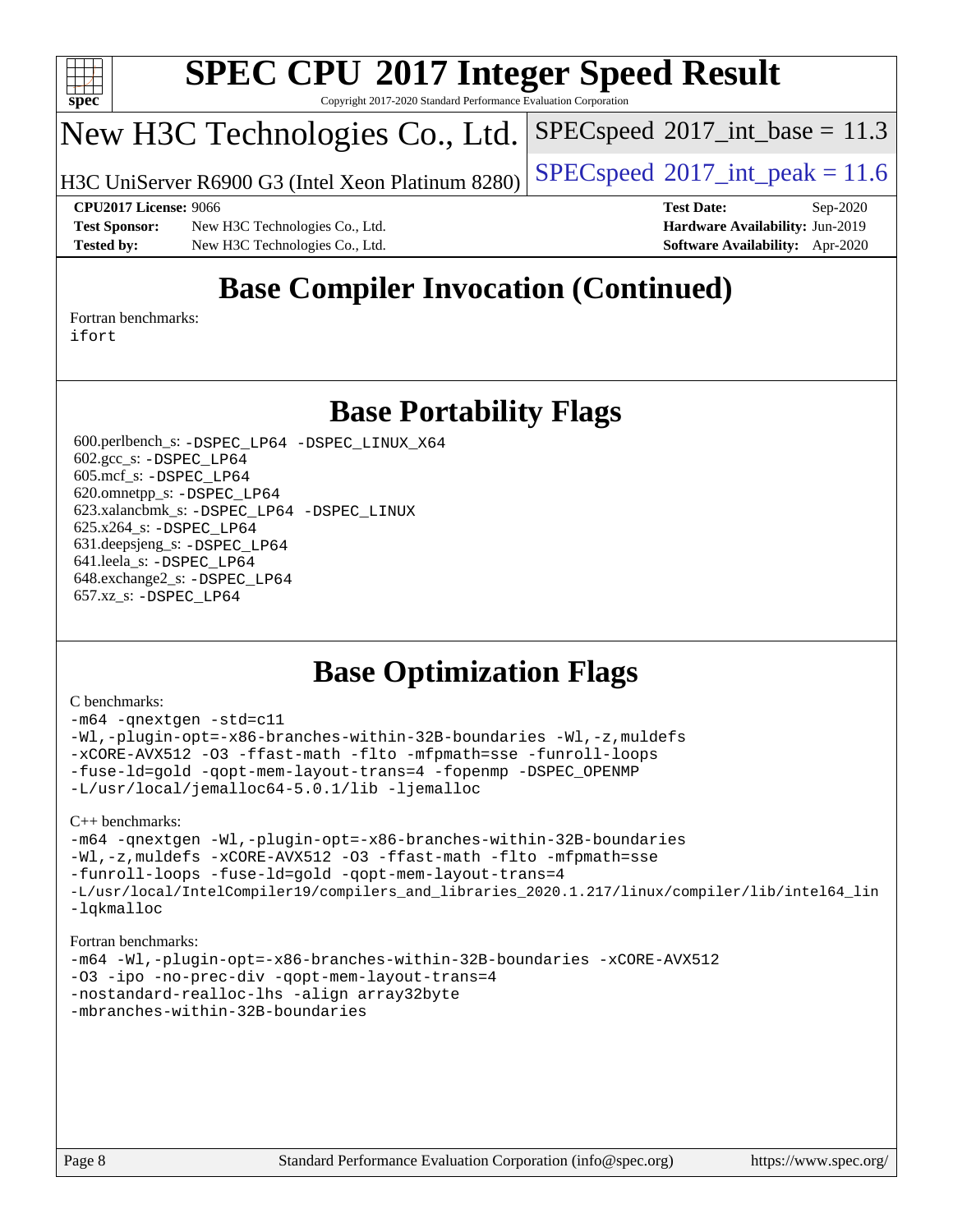

Copyright 2017-2020 Standard Performance Evaluation Corporation

## New H3C Technologies Co., Ltd.

H3C UniServer R6900 G3 (Intel Xeon Platinum 8280) [SPECspeed](http://www.spec.org/auto/cpu2017/Docs/result-fields.html#SPECspeed2017intpeak)®2017\_int\_peak =  $11.6$ 

 $SPECspeed^{\circledcirc}2017\_int\_base = 11.3$  $SPECspeed^{\circledcirc}2017\_int\_base = 11.3$ 

**[Test Sponsor:](http://www.spec.org/auto/cpu2017/Docs/result-fields.html#TestSponsor)** New H3C Technologies Co., Ltd. **[Hardware Availability:](http://www.spec.org/auto/cpu2017/Docs/result-fields.html#HardwareAvailability)** Jun-2019 **[Tested by:](http://www.spec.org/auto/cpu2017/Docs/result-fields.html#Testedby)** New H3C Technologies Co., Ltd. **[Software Availability:](http://www.spec.org/auto/cpu2017/Docs/result-fields.html#SoftwareAvailability)** Apr-2020

**[CPU2017 License:](http://www.spec.org/auto/cpu2017/Docs/result-fields.html#CPU2017License)** 9066 **[Test Date:](http://www.spec.org/auto/cpu2017/Docs/result-fields.html#TestDate)** Sep-2020

## **[Peak Compiler Invocation](http://www.spec.org/auto/cpu2017/Docs/result-fields.html#PeakCompilerInvocation)**

[C benchmarks](http://www.spec.org/auto/cpu2017/Docs/result-fields.html#Cbenchmarks):

[icc](http://www.spec.org/cpu2017/results/res2020q4/cpu2017-20201014-24209.flags.html#user_CCpeak_intel_icc_66fc1ee009f7361af1fbd72ca7dcefbb700085f36577c54f309893dd4ec40d12360134090235512931783d35fd58c0460139e722d5067c5574d8eaf2b3e37e92)

[C++ benchmarks:](http://www.spec.org/auto/cpu2017/Docs/result-fields.html#CXXbenchmarks) [icpc](http://www.spec.org/cpu2017/results/res2020q4/cpu2017-20201014-24209.flags.html#user_CXXpeak_intel_icpc_c510b6838c7f56d33e37e94d029a35b4a7bccf4766a728ee175e80a419847e808290a9b78be685c44ab727ea267ec2f070ec5dc83b407c0218cded6866a35d07)

[Fortran benchmarks](http://www.spec.org/auto/cpu2017/Docs/result-fields.html#Fortranbenchmarks): [ifort](http://www.spec.org/cpu2017/results/res2020q4/cpu2017-20201014-24209.flags.html#user_FCpeak_intel_ifort_8111460550e3ca792625aed983ce982f94888b8b503583aa7ba2b8303487b4d8a21a13e7191a45c5fd58ff318f48f9492884d4413fa793fd88dd292cad7027ca)

## **[Peak Portability Flags](http://www.spec.org/auto/cpu2017/Docs/result-fields.html#PeakPortabilityFlags)**

 600.perlbench\_s: [-DSPEC\\_LP64](http://www.spec.org/cpu2017/results/res2020q4/cpu2017-20201014-24209.flags.html#b600.perlbench_s_peakPORTABILITY_DSPEC_LP64) [-DSPEC\\_LINUX\\_X64](http://www.spec.org/cpu2017/results/res2020q4/cpu2017-20201014-24209.flags.html#b600.perlbench_s_peakCPORTABILITY_DSPEC_LINUX_X64) 602.gcc\_s: [-DSPEC\\_LP64](http://www.spec.org/cpu2017/results/res2020q4/cpu2017-20201014-24209.flags.html#suite_peakCCLD602_gcc_s_DSPEC_LP64)(\*) [-DSPEC\\_LP64](http://www.spec.org/cpu2017/results/res2020q4/cpu2017-20201014-24209.flags.html#suite_peakPORTABILITY602_gcc_s_DSPEC_LP64) 605.mcf\_s: [-DSPEC\\_LP64](http://www.spec.org/cpu2017/results/res2020q4/cpu2017-20201014-24209.flags.html#suite_peakPORTABILITY605_mcf_s_DSPEC_LP64) 620.omnetpp\_s: [-DSPEC\\_LP64](http://www.spec.org/cpu2017/results/res2020q4/cpu2017-20201014-24209.flags.html#suite_peakPORTABILITY620_omnetpp_s_DSPEC_LP64) 623.xalancbmk\_s: [-DSPEC\\_LP64](http://www.spec.org/cpu2017/results/res2020q4/cpu2017-20201014-24209.flags.html#suite_peakPORTABILITY623_xalancbmk_s_DSPEC_LP64) [-DSPEC\\_LINUX](http://www.spec.org/cpu2017/results/res2020q4/cpu2017-20201014-24209.flags.html#b623.xalancbmk_s_peakCXXPORTABILITY_DSPEC_LINUX) 625.x264\_s: [-DSPEC\\_LP64](http://www.spec.org/cpu2017/results/res2020q4/cpu2017-20201014-24209.flags.html#suite_peakPORTABILITY625_x264_s_DSPEC_LP64) 631.deepsjeng\_s: [-DSPEC\\_LP64](http://www.spec.org/cpu2017/results/res2020q4/cpu2017-20201014-24209.flags.html#suite_peakPORTABILITY631_deepsjeng_s_DSPEC_LP64) 641.leela\_s: [-DSPEC\\_LP64](http://www.spec.org/cpu2017/results/res2020q4/cpu2017-20201014-24209.flags.html#suite_peakPORTABILITY641_leela_s_DSPEC_LP64) 648.exchange2\_s: [-DSPEC\\_LP64](http://www.spec.org/cpu2017/results/res2020q4/cpu2017-20201014-24209.flags.html#suite_peakPORTABILITY648_exchange2_s_DSPEC_LP64) 657.xz\_s: [-DSPEC\\_LP64](http://www.spec.org/cpu2017/results/res2020q4/cpu2017-20201014-24209.flags.html#suite_peakPORTABILITY657_xz_s_DSPEC_LP64)

(\*) Indicates a portability flag that was found in a non-portability variable.

## **[Peak Optimization Flags](http://www.spec.org/auto/cpu2017/Docs/result-fields.html#PeakOptimizationFlags)**

[C benchmarks](http://www.spec.org/auto/cpu2017/Docs/result-fields.html#Cbenchmarks):

```
 600.perlbench_s: -Wl,-z,muldefs -prof-gen(pass 1) -prof-use(pass 2)
-xCORE-AVX512 -ipo -O3 -no-prec-div
-qopt-mem-layout-trans=4 -fno-strict-overflow
-mbranches-within-32B-boundaries
-L/usr/local/jemalloc64-5.0.1/lib -ljemalloc
```

```
 602.gcc_s: -m64 -qnextgen -std=c11 -fuse-ld=gold
-Wl,-plugin-opt=-x86-branches-within-32B-boundaries
-Wl,-z,muldefs -fprofile-generate(pass 1)
-fprofile-use=default.profdata(pass 2) -xCORE-AVX512 -flto
-Ofast(pass 1) -O3 -ffast-math -qopt-mem-layout-trans=4
-L/usr/local/jemalloc64-5.0.1/lib -ljemalloc
```
**(Continued on next page)**

Page 9 Standard Performance Evaluation Corporation [\(info@spec.org\)](mailto:info@spec.org) <https://www.spec.org/>